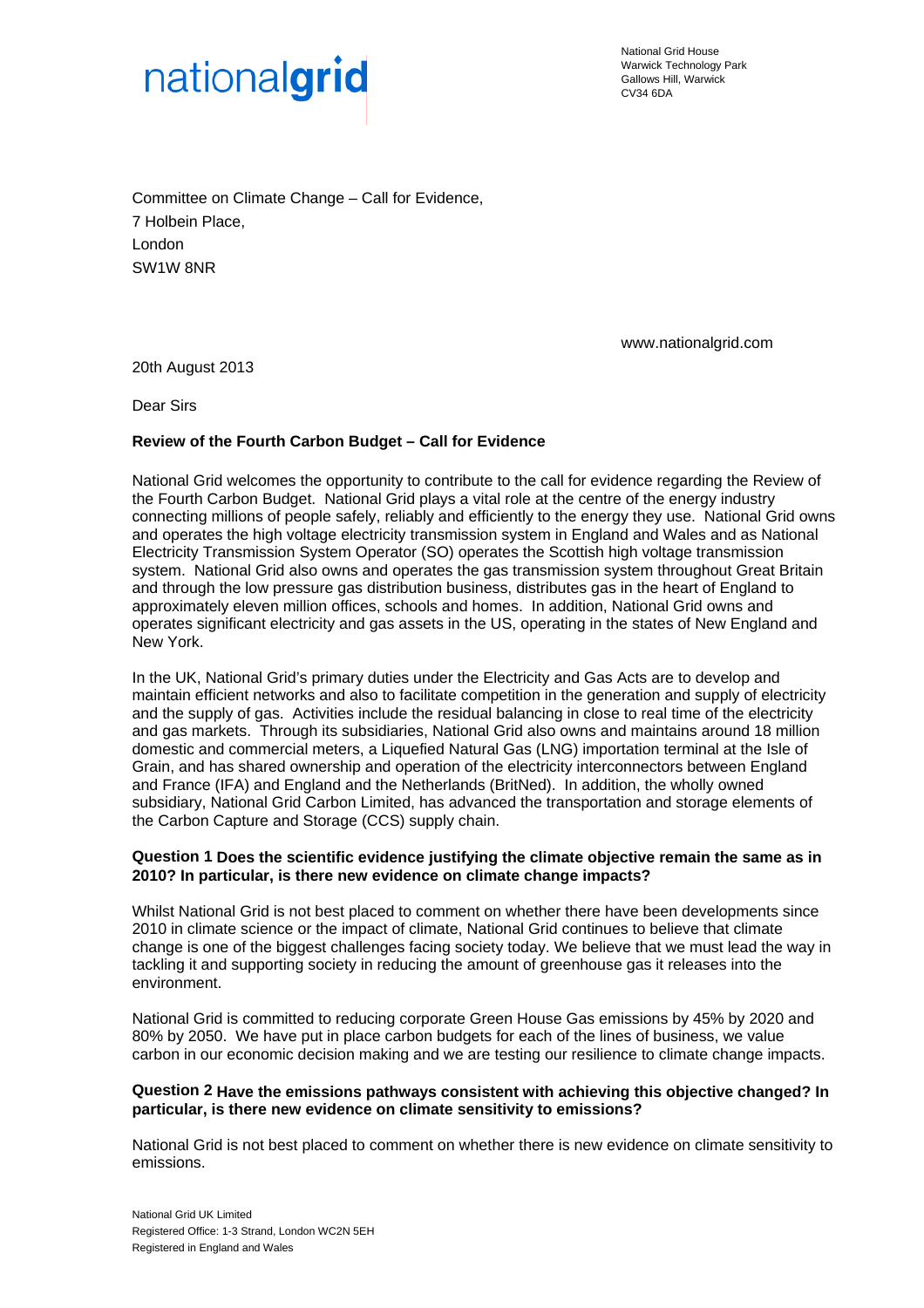## **Question 3 Does the climate objective remain in play given international developments? Has the likelihood of getting global agreement changed significantly since the budget was set, and if so why?**

National Grid is not best placed to assess whether the climate objective to limit central estimates of temperature rise to as little above 2°C as possible and to keep the risk of a 4°C rise to very low levels (e.g. less than 1%) is still appropriate given international developments. This is a policy decision for government guided by the latest scientific evidence. However, for the objective to be achieved, global accord on climate change action via international agreements is essential, leading to increasing policy harmonisation across Europe and greater progress globally. Whilst National Grid is not best placed to assess whether the likelihood of achieving global agreement has changed since the budget was set, we note that there have been a number of relevant developments in the global energy scene, including recent announcements by the US and China to reduce carbon emissions, the impact of shale gas both directly in the US and indirectly globally regarding coal prices, the impact of recession on energy demand and the impact of the Fukushima disaster on new nuclear plans and demand for other fuel types.

# **Question 4 How have the prospects for a new EU package for 2030 changed since the Committee's advice and the setting of the budget? What implications do the latest expectations have for the fourth carbon budget?**

National Grid welcomed the opportunity to respond to the European Commission's consultation on the 2030 Framework for climate and energy policies. Much of Europe's energy infrastructure is aging and needs to be replaced. At the same time, as we move towards a low carbon economy, new energy sources are emerging presenting further challenges and opportunities for infrastructure development alongside security of supply and affordability. On this latter point, energy prices have recently been identified as a major priority issue by the EU Heads of State in their recent EU Council meeting in May. We are clearly now in a significant time of change and challenge for the industry as we seek to balance the need for continued energy security with affordability and sustainability.

In our role as energy transmission and system operator, National Grid sits at the heart of these challenges and we have worked with stakeholders to build a set of scenarios covering the range of plausible outcomes of gas and electricity supply and demand out to 2035 in our [UK Future Energy](http://www.nationalgrid.com/NR/rdonlyres/2450AADD-FBA3-49C1-8D63-7160A081C1F2/61591/UKFES2013FINAL2.pdf)  [Scenarios,](http://www.nationalgrid.com/NR/rdonlyres/2450AADD-FBA3-49C1-8D63-7160A081C1F2/61591/UKFES2013FINAL2.pdf) the latest edition of which was published on 18<sup>th</sup> July 2013.

We consider that the setting up of long-term greenhouse gas emission reduction targets at a European level is of clear benefit as it facilitates a long-term policy framework to combat climate change across Europe. We believe however that any 2030 targets should remain neutral in terms of energy sources; meeting a greenhouse gas target can be achieved by adopting a range of renewable and low carbon technologies.

National Grid also believes that the role of energy infrastructure should be recognised in the establishment of a 2030 energy and climate change framework. Throughout Europe, the need for interconnections and integration of new energy sources into the main network is very much a key issue and in the UK alone, we plan to invest billions of pounds in new infrastructure over the next decade.

A clear and stable long-term regulatory framework ensuring a smooth transition from the 2020 to the 2030 framework is crucial.

A binding 2030 carbon emission reduction target would provide significant advantages:

- It would set up a long-term European and UK policy framework for carbon emissions reduction throughout Europe;
- It would provide European energy companies with a long-term predictability and certainty on energy investments;
- More generally it would encourage the use of cleaner, more sustainable energy technologies.

If the European Commission were minded to introduce a 2030 target for energy sources, a more complementary approach to a carbon emissions reduction target might be a target for new investments in "low carbon" energy rather than renewable energy specifically, which among other things could serve to encourage development of Carbon Capture and Storage generation. It would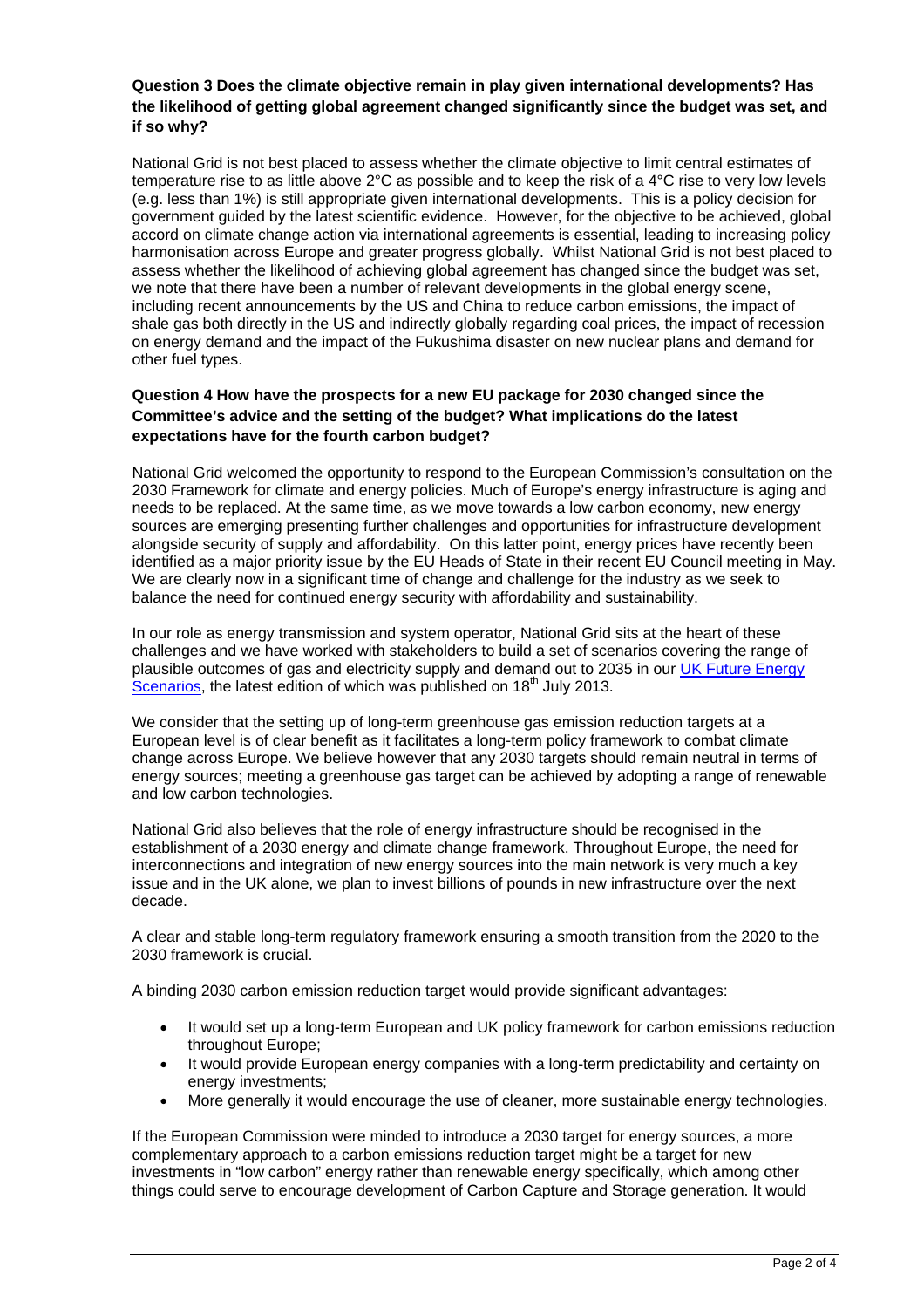also enable Member States to retain greater flexibility over their choice of energy mix to meet any carbon emissions reduction target.

## **Question 5 What flexibilities are appropriate to reflect possible future changes in EU and international circumstances?**

The setting up of long-term greenhouse gas emission reduction targets is of clear benefit as it facilitates a long-term policy framework to combat climate change. It is important that any potential flexibility within the carbon budgets does not undermine long term predictability and certainty on energy investments, which is essential if the UK is to achieve the necessary levels of investment in new energy projects. Finding a strategy with truly optimised costs requires detailed modelling of the whole European energy system. The lowest cost will probably require trading in carbon or renewable allowances between Member States but we recognise that setting up a transparent and effective trading mechanism is likely to prove difficult, as recent experiences with the EU Emissions Trading Scheme demonstrates.

# **Question 6 Is there any new evidence to suggest that the type of scenarios upon which the budget was based are no longer feasible or cost effective?**

National Grid updates its [UK Future Energy Scenarios](http://www.nationalgrid.com/NR/rdonlyres/2450AADD-FBA3-49C1-8D63-7160A081C1F2/61591/UKFES2013FINAL2.pdf) on an annual basis. Our stakeholders' views are integral to the development of our scenarios. There is considerable uncertainty when considering the future of energy and our scenario-based approach enables us to visualise and plan for the future. It is this uncertainty that has led us to adopt an axiom-based approach, whereby we explicitly state the underlying assumptions, or axioms that underpin our scenarios. These have enabled us to qualify the range of uncertainty in many areas, such as government policy, economic outlook, energy efficiency, fuel prices, new technologies, energy use behaviours, global gas markets and shale gas to name but a few. Our scenarios have evolved to reflect the changing levels of uncertainty. Our Gone Green scenario is explicitly designed to meet the environmental targets, including the 15% of all energy from renewable sources by 2020, greenhouse gas emissions meeting the carbon budgets out to 2027, and an 80% reduction in greenhouse gas emissions by 2050.

Over the years the levels of generation capacity for wind, biomass and solar have changed considerably in our Gone Green scenario, as have our assumptions regarding the levels of take up of electric vehicles and heat pumps. These levels have been driven by the views of our stakeholders at the time. We therefore feel it would be appropriate to review the scenarios given that they are now several years old.

# **Question 7 In particular, does the possibility of shale gas in the UK change the economics of the fourth carbon budget**

There are considerable uncertainties regarding the development of shale gas within the UK, including, but not limited to, levels of shale gas reserves, government policies and initiatives, test drill results, environmental and planning consents, production economics and supply chain logistics. National Grid recognises that the development of shale gas reserves within the UK could provide a material contribution to the UK gas supply mix in the future, both in terms of diversity and security of supply. In our latest set of [UK Future Energy Scenarios,](http://www.nationalgrid.com/NR/rdonlyres/2450AADD-FBA3-49C1-8D63-7160A081C1F2/61591/UKFES2013FINAL2.pdf) we present a range of potential outcomes for shale gas within the UK, with our high case shale sensitivity showing shale contributing between 15%-20% of the UK gas demand by 2035.

# **Question 8 Should the budget be tightened to reflect headroom due to significantly lower emissions projections (e.g. due to slower than expected economic growth) since 2010?**

Where definitional and or calculation methodology changes have been made to the baselines, these should be reflected in the budget: they may not be material at this point, but the discipline is important to ensure stakeholders are clear that there will be this level of rigour applied, in case it is material in the future. Where headroom is retained within the budget, it is important that analysis is undertaken to indicate in which sectors this headroom could be utilised (i.e. those where there is greater uncertainty or choice). Without that structural "apportionment" there is a risk that all sectors assume they have a greater "share" of any available headroom to play with, resulting in an aggregate outturn over budget.